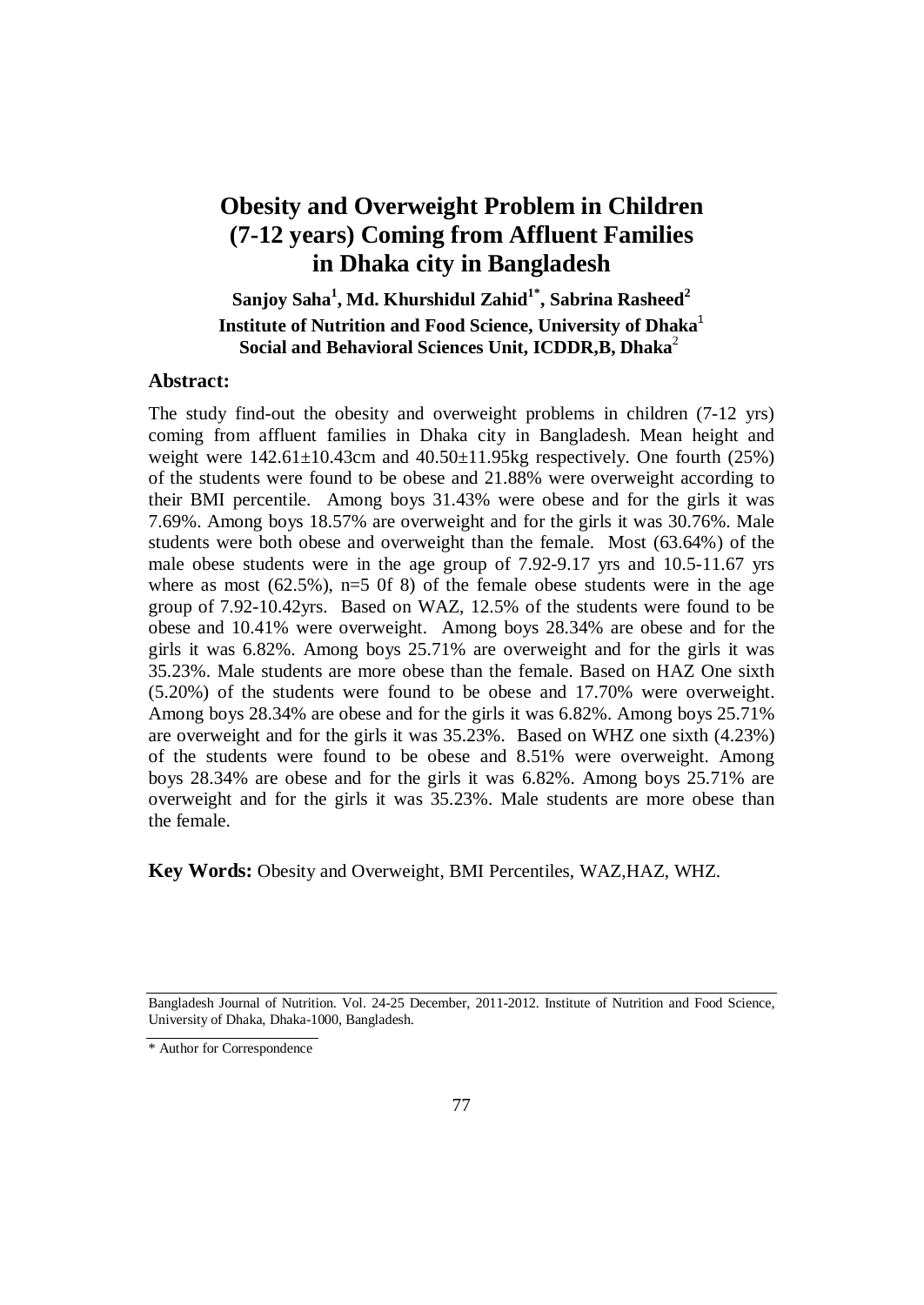Bangladesh J. Nutr. Vol. 24-25 Dec 2011-2012

## **Introduction:**

Under nutrition is one of the most important problems in developing countries. Now a day's prevalence of over-nutrition (overweight and obesity) in children coming from affluent societies of developing countries is increasing rapidly. Over-nutrition and undernutrition together is a double burden for the developing countries like Bangladesh. The magnitude of overweight and obesity is a global public health problem (WHO, 2005); as there has been an upward trend in the prevalence of obesity both in developed and developing countries. Bangladesh, a country with a large economic burden due to under nutrition, now has to deal with over nutrition as well. Childhood overweight and obesity is a condition where excess body fat negatively affects a child's health or wellbeing. So, it is very much essential to know the prevalence of overweight and obesity among children. Obesity has become an increasing public health problem internationally (1). Obesity is defined as a condition of excess body fat and is associated with a large number of debilitating and life threading disorders such as type 2 diabetes, cardiovascular disease, hypertension and stroke, and certain forms of cancer (2, 3). Over weight and obesity therefore, are of significant public health concerns. Excess body weight is a result of an imbalance between energy intake and energy expenditure (4). In recent years the increasing incidence of child obesity has caused concern (3). Childhood obesity has emerged as a critical health problem of the  $21<sup>st</sup>$  century. The most prevalent immediate consequence for obese children is social isolation and peer problem. The most important consequence of childhood overweight and obesity is a greater risk of obesity in adulthood (5). Health consequence of childhood obesity includes conditions such as hyperlipidemia, higher concentration of liver enzymes, hypertension and abnormal glucose tolerance (6). Bangladesh faces a double burden of both of malnutrition with chronic energy malnutrition (CED) remaining the dominant nutritional phenotype (7). It is important therefore, to assess the situation of the school age children.

## **Materials and Methods:**

This research had been conducted in Dhaka city at three different English medium schools which had children of 7 to 12 years. These schools were representative of the affluent society. At first, we listed schools based on their tuition fees, location and willingness to participate in the study. Three schools were chosen based on the following criteria: availability of cafeteria, vending machines, and fast food shops in or near the school.

#### **Study Design: Cross-sectional.**

## **Development of Questionnaire:**

A standard questionnaire was developed for collecting data on anthropometry (Height, and weight).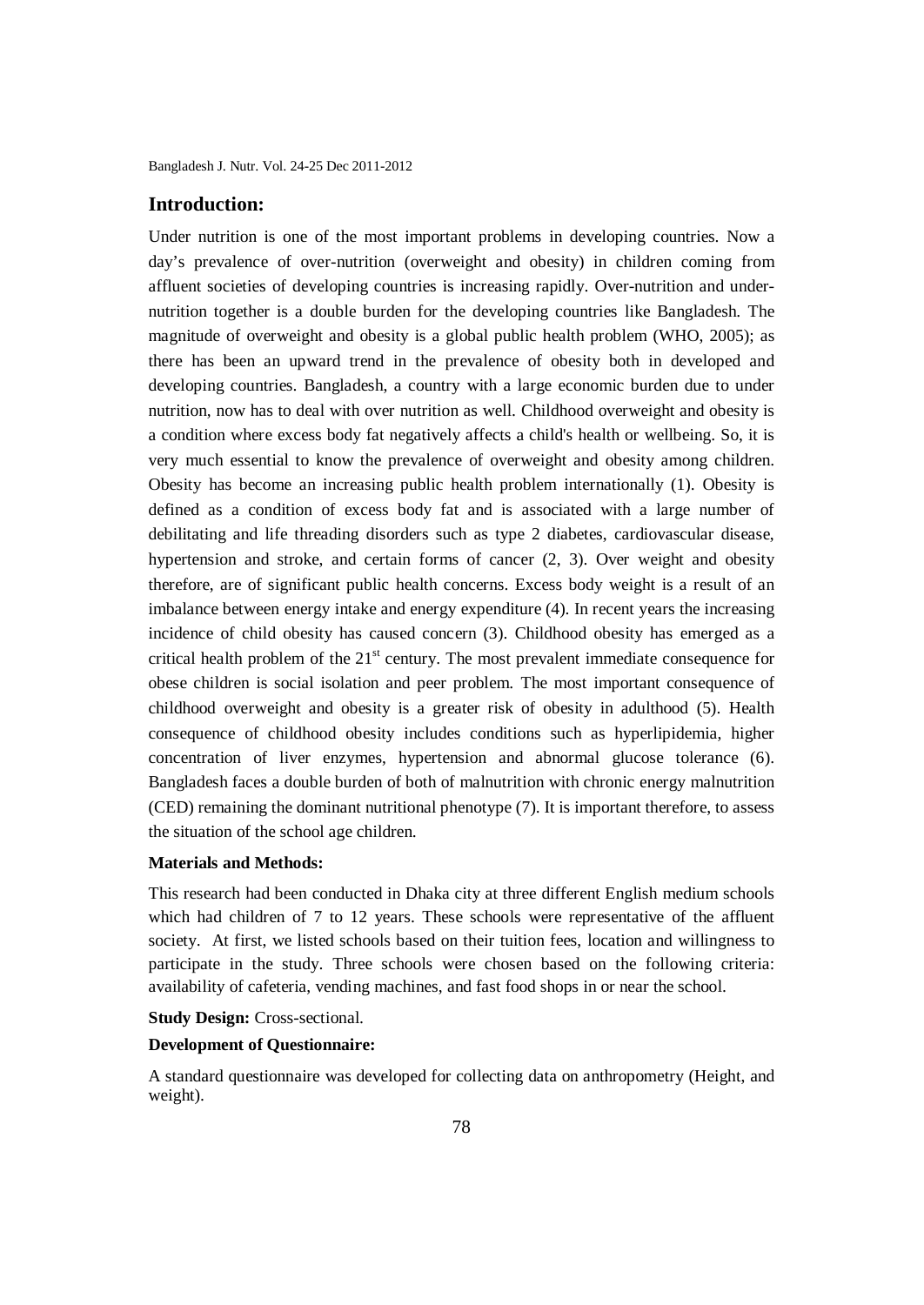# **Collection of data:**

After attaining consents from school authority and parents, we were going to collect data from these three schools on three different specific days. These three schools provided 96 students (Male-70, Female-26) to participate in this study.

## **Anthropometric Measurements:**

Children's weight and height were measured according to standardized procedure using appropriate device.

## **Data analysis:**

Data was analyzed by Epi-info-6, Anthor-I , dbase-III and SPSS-12 software. Epi-info software was used to organize and analyze anthropometric data. Antho-I and dbase-III was used to analyze Z-scores. SPSS-12 software was used to organize, analyze and statistical analysis of the quantative and qualative data.

# **Results:**

## **Anthropometry**

| Age (months) | Students (96)    |             |  |
|--------------|------------------|-------------|--|
|              | <b>Male</b> (70) | Female (26) |  |
| >95          |                  |             |  |
| 95-110       |                  |             |  |
| 111-125      |                  |             |  |
| 126-140      | 22               |             |  |
| >140         |                  |             |  |

Graph -1: Students of different gender



 $\mathbf{u}$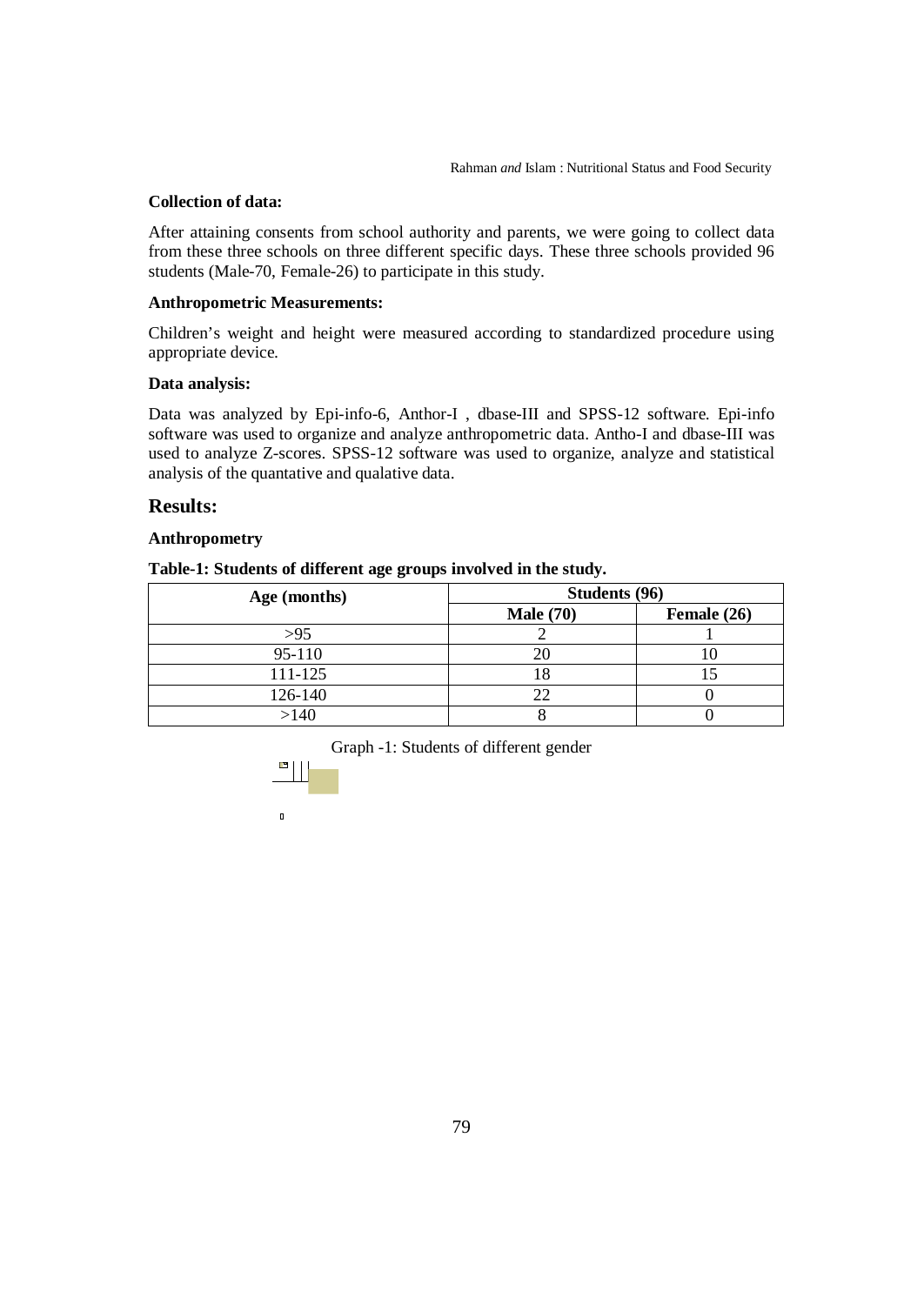Bangladesh J. Nutr. Vol. 24-25 Dec 2011-2012

## **Table-2: Data on Height and weight.**

| Index       | <b>Minimum</b> | <b>Maximum</b> | Mean $\pm SD$      |
|-------------|----------------|----------------|--------------------|
| Height(cm)  | 126.5          | 167            | $142.61 \pm 10.43$ |
| Weight (kg) | 21.1           | 68             | $40.50 \pm 11.95$  |

Table-2 shows that mean height and weight are 142.61±10.43 cm and 40.50±11.95 kg.

#### **Table-3: Nutritional Status of Children.**

| <b>BMI</b> for age |                                    | Number of children assessed |              |              |  |
|--------------------|------------------------------------|-----------------------------|--------------|--------------|--|
|                    |                                    | <b>Boys</b>                 | <b>Girls</b> | <b>Total</b> |  |
|                    |                                    | $\%$ (n=70)                 | $\%$ (n=26)  | $\%$ (n=96)  |  |
| Underweight        | $\leq 5^{\text{th}}$ percentile    | 4.29(3)                     | 7.69(2)      | 5.21(5)      |  |
| Normal             | $5th$ -85 <sup>th</sup> percentile | 45.7(32)                    | 53.85(14)    | 47.92(46)    |  |
| Overweight         | $85-95th$ percentile               | 18.57(13)                   | 30.76(8)     | 21.88(21)    |  |
| Obese              | $>95th$ percentile                 | 31.43(22)                   | 7.69(2)      | 25(24)       |  |

Table-3 shows that 21.88 % of the students is overweight. Among them 18.57% are boys and 11.43 % are girls. It shows that 25 % of the students are obese. Among them 31.43% are boys and 7.69% are girls.

| Age(months) | <b>Obese Students (male and female)</b><br>$25\% (24)$ , n=96 |                           |  |
|-------------|---------------------------------------------------------------|---------------------------|--|
|             | Male $31.43\%(22)$ , n=70                                     | Female 7.69% $(2)$ , n=26 |  |
| >95         | 1.43(1)                                                       | 0                         |  |
| 95-110      | 10.00(7)                                                      | 3.85(1)                   |  |
| 111-125     | 4.29(3)                                                       | 3.85(1)                   |  |
| 126-140     | 10.00(7)                                                      | 0                         |  |
| >140        | 5.71(4)                                                       |                           |  |

## **Table-4: Obesity in different age group.**

Table 4 shows that most male students of 95-110 and 126-140 month obese whereas female students of 95-125 month old are obese.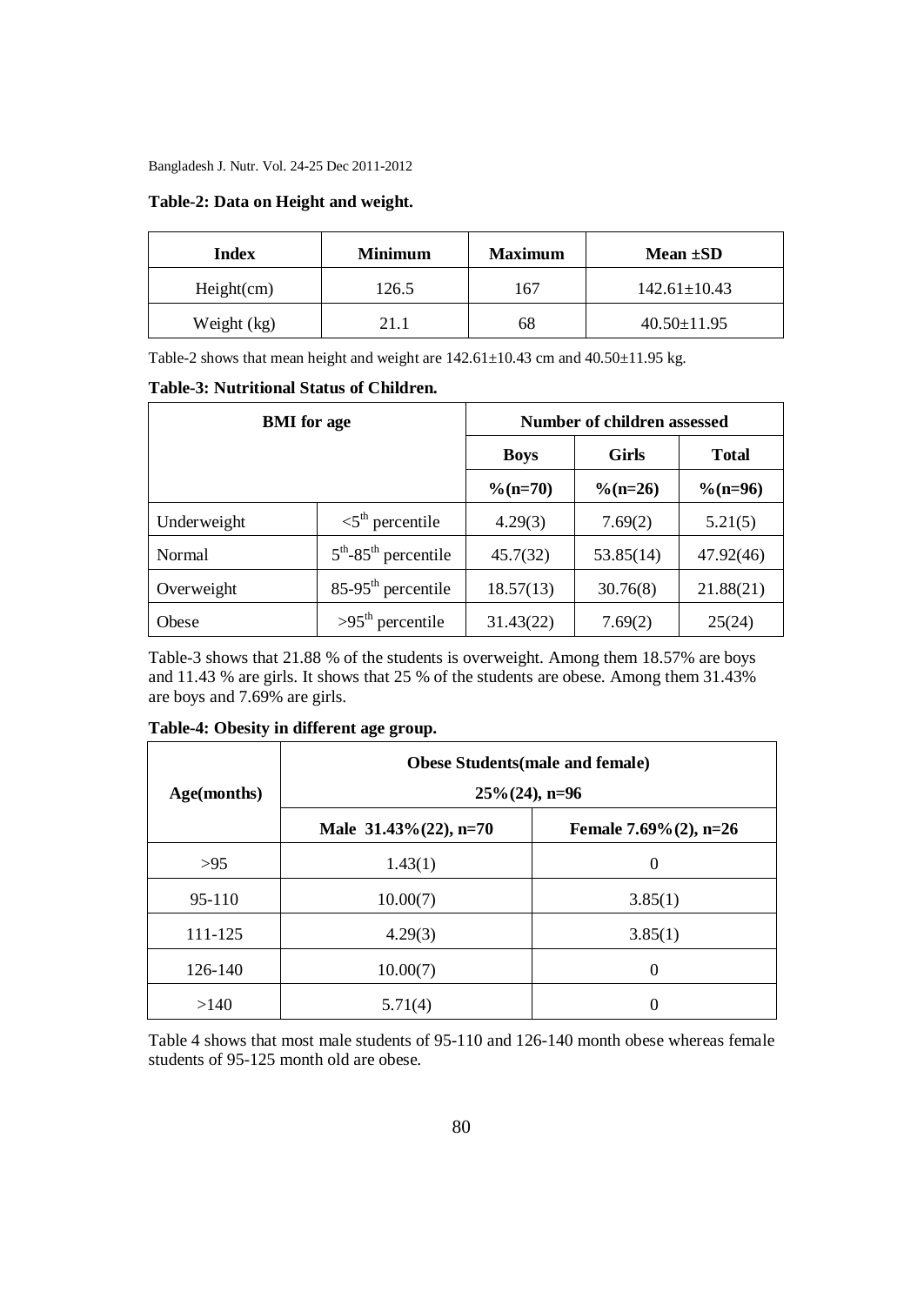|             | Overweight Students (Male and female)<br>$21.88\% (21)$ , n=96 |                            |  |
|-------------|----------------------------------------------------------------|----------------------------|--|
| Age(months) | Male $18.57\%$ (13), n=70                                      | Female $30.77\%$ (8), n=26 |  |
| >95         | $\theta$                                                       | 7.69(2)                    |  |
| $95-110$    | 2.86(2)                                                        | 19.23(5)(6)                |  |
| 111-125     | 4.3(3)                                                         | 0                          |  |
| 126-140     | 10.00(7)                                                       | 0                          |  |
| >140        | 1.43(1)                                                        |                            |  |

#### **Table-5: Overweight and obesity in different age group.**

Table 5 shows that most male students of 126-140 months old are overweight whereas female students of 95-110 months old are overweight.

| <b>Nutritional Status</b> | WAZ   | <b>HAZ</b> | WHZ   |
|---------------------------|-------|------------|-------|
| Under weight              | 2.08  |            | 4.23  |
| Normal                    | 75    | 77.08      | 82.98 |
| Over weight               | 10.41 | 17.70      | 8.51  |
| Obese                     | 12.5  | 5.20       | 4.23  |

**Table-6: Nutritional status based on Z-score.**

Table -6 shows that 10.41% students are overweight and 12.5% students are obese while we consider weight for age z-score. 17.70% students are overweight and 5.20% students are obese while we consider height for age z-score. 8.51% students are overweight and 4.23% students are obese while we consider weight for height z-score.

**Table-7: Summary of nutritional status through different methods.**

|                              | Students $(\% )$      |       |            |       |
|------------------------------|-----------------------|-------|------------|-------|
| <b>Nutritional</b><br>status | <b>BMI</b> percentile | WAZ   | <b>HAZ</b> | WHZ   |
| Under weight                 | 5.21                  | 2.08  | $\Omega$   | 4.23  |
| Normal                       | 47.92                 | 75.00 | 77.08      | 82.98 |
| Over weight                  | 21.88                 | 10.41 | 17.70      | 8.51  |
| Obese                        | 25.00                 | 12.50 | 5.20       | 4.23  |